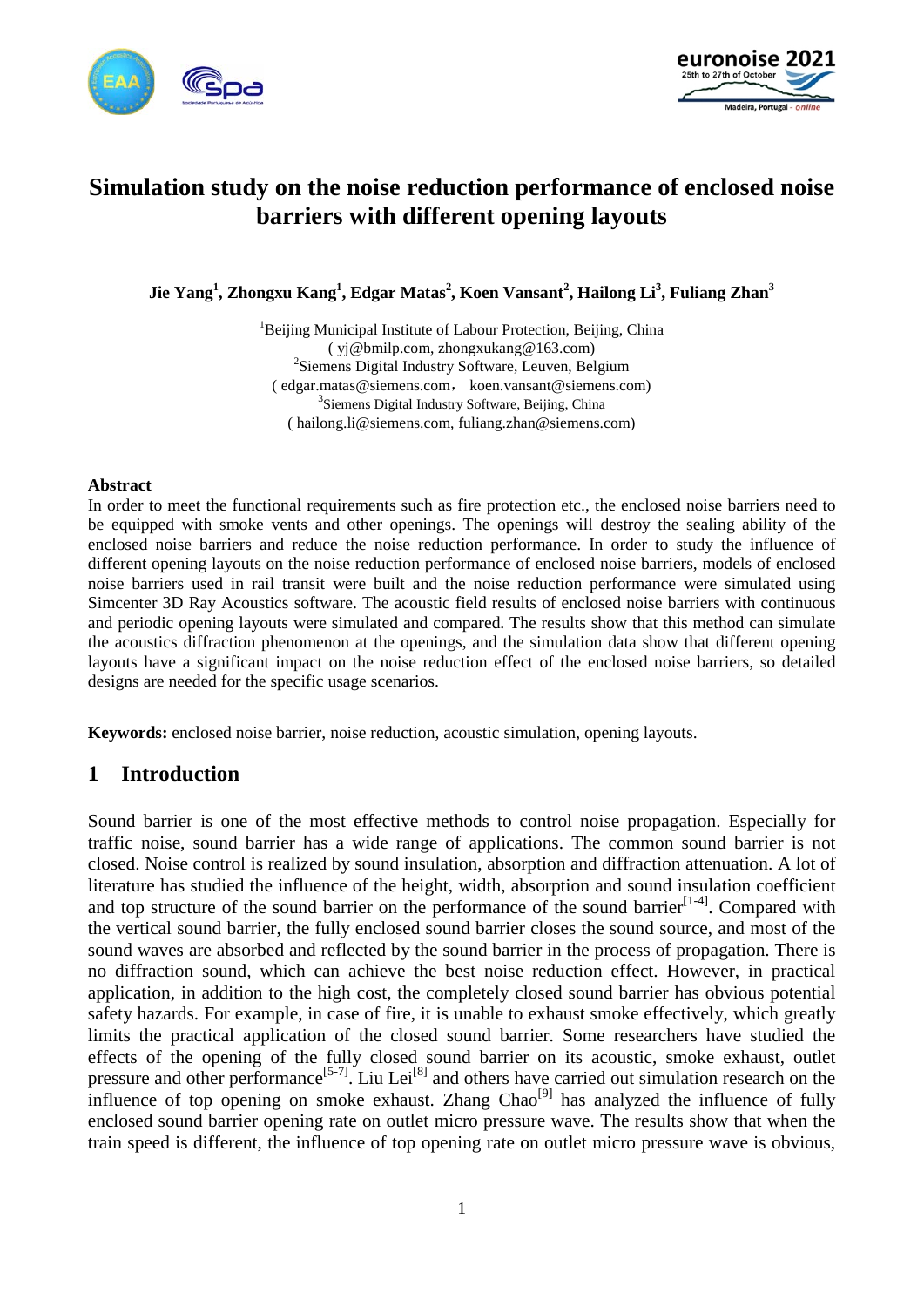

there is an optimal parameter for the opening ratio of totally enclosed sound barrier. Zhang Lijuan<sup>[10]</sup> and others conducted a simulation study on the influence of different opening widths on the acoustic performance of the fully enclosed sound barrier. The results show that there is little difference between 1m and 2m opening widths, and the protective effect of the closed sound barrier with 4m opening width on the buildings with higher floors is obviously worse.

The noise reduction effect of fully enclosed noise barrier is high, and the general theoretical effect can reach more than 20dB. However, due to the requirements of fire protection, when the sound barrier reaches a certain length, it is necessary to set up natural ventilation and smoke outlet. Due to the setting of the opening, there is a certain difference between the actual noise reduction effect and the theoretical noise reduction effect. The opening is usually set at the top, and the opening area is related to the fire demand. There are also openings to one side, which is related to the distribution of sensitive buildings to be protected. There are also many long openings on the top of the sound barrier, or some openings are set periodically. There is no clear regulation on the setting of sound barrier openings, which mainly depends on the constraints in other fields or the site conditions. This paper also studies the influence of opening on the acoustic performance of sound barrier. However, different from Zhang Lijuan's paper $[10]$ , this paper intends to study the influence of different opening types on the acoustic performance of sound barrier with the same opening area. According to the common opening situation of sound barrier, the influence of continuous opening and periodic opening on the acoustic performance of sound barrier is studied on the premise of the same total opening area. Aiming at the periodic opening, the influence of different opening size parameters on the acoustic performance of sound barrier is studied, which provides guidance for the application of closed sound barrier.



Fig.1 Several cases of enclosed sound barrier openings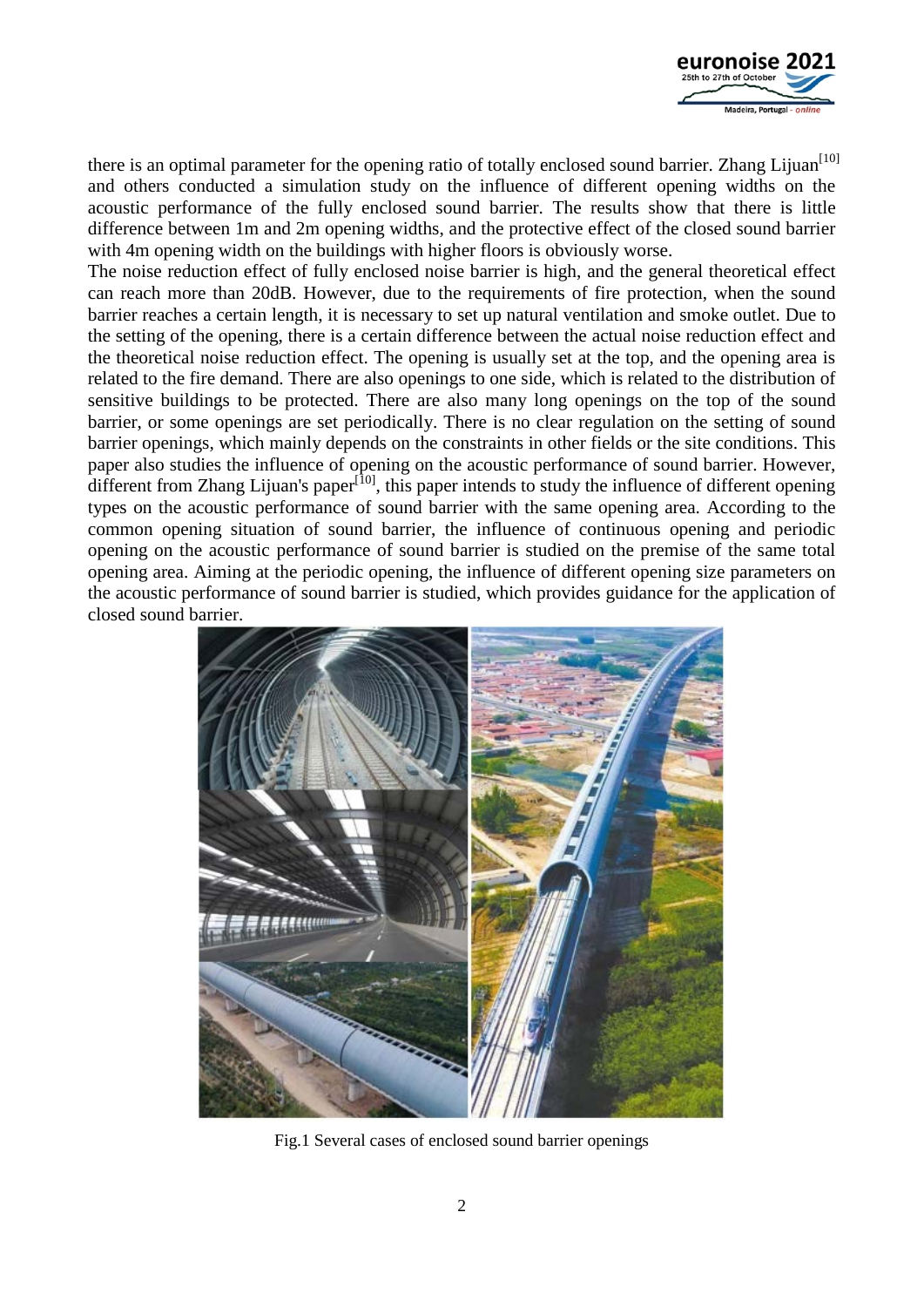

## **2 Simulation method**

### **2.1 Theory of simulation**

When the length of acoustic wave is much smaller than the geometric size of the model, We assume that sound waves will travel in a straight line like a beam of light. Based on this assumption, the ray acoustic method is gradually developed and more and more used in various acoustic simulation. There is no any requirement for the size of acoustic mesh in the ray acoustics method, acoustics mesh discretization only needs to capture geometry detail and is independent on frequency, so surface modelling is sufficient. This yield small model sizes and fast computations, typically and order or two in magnitude smaller compared to typical FEM or BEM computations. So the acoustic ray method is very suitable for high frequency or largescale acoustic simulation, such as environmental acoustics, architectural acoustics, urban rail noise, etc.

In this paper, we will use Simcenter 3D Ray Acoustics to do the acoustics simulation of enclosed noise barrier. In Simcenter 3D Ray Acoustics, acoustics rays will shoot from a point source location and reflect or absorb when they meet the wall, we can simulate sound through tracing the number and strength of the beams rays cross the receiver microphone using triangular beam tracing technology. Through using triangular beam tracing technology, results are obtained per frequency line and include phase interference effects from all contributing beams. Simcenter 3D Ray Acoustics can simulate the real physical environment of the acoustics wave traveling process, including absorption in air, reflections on surfaces, diffractions on edges and surfaces and so on.

### **2.2 Simulation model**

This paper is mainly to simulate the radiated noise of overhead subway. The subway is 120m in length, 2.8m in width, 3.8m in height and 1.435m in rail moment. The plane of the rail is 15m above the ground. The noise barrier is 300 m in length, 9.2 m in width, and the maximum height is 8.5 m. There is one tall building in the middle of the noise barrier. The inner side of the building is 45m away from center line of the rail, and the building dimensions are 90m in length, 20m in width and 100m in height. The schematic diagram of the overhead subway is shown in the below picture.



Fig.2 The schematic diagram of the overhead subway

#### **2.2.1 Structure of the enclosed noise barrier**

The enclosed noise barriers need to be equipped with smoke vents and other openings to meet fire protection demand. This pater will study how three designing of the smoke vents affect the environmental noise.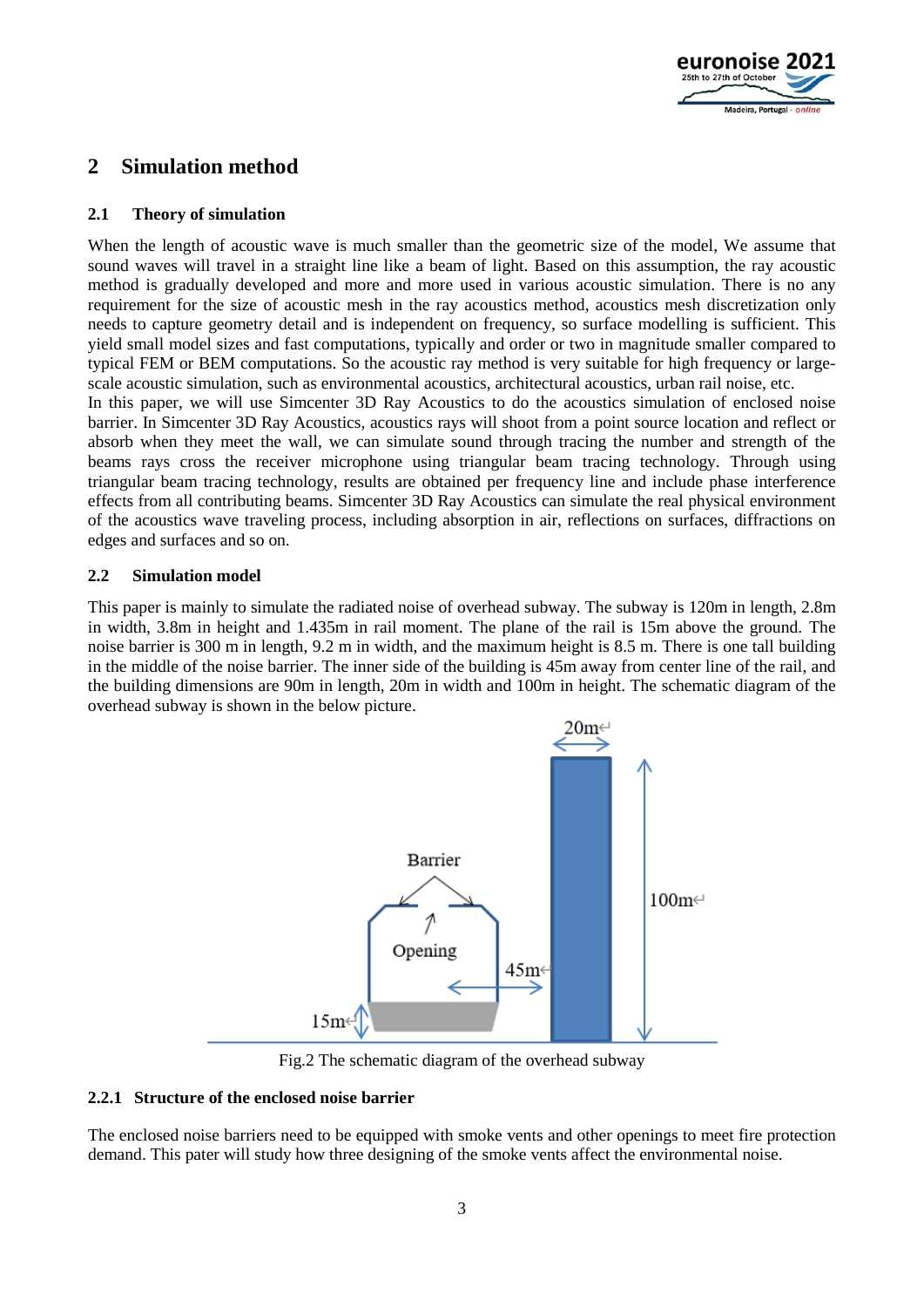

Case I: a continuous long opening, 0.5m in width and 300m in long.

Case II: uniform distribute 5 rectangular opening, 2m in width and 15 in long. Case III: uniform distribute 5 rectangular opening, 6m in width and 5 in long.



Fig.3 Schematic diagram of three types of openings

### **2.2.2 Building the simulation model**

Base on the designing of the vents and the barrier, using Simcenter 3D to establish the geometric model, including the barrier, the building, and the train, below picture showing the smoke vents fully opened case.



Fig.4 CAD Model of smoke vents fully opened barrier

Then doing the acoustics meshing, due to the acoustics mesh discretization only needs to capture geometry detail, so all the acoustics mesh using shell element, as shown in the below picture.



Fig.5 Acoustics Mesh of the Barrier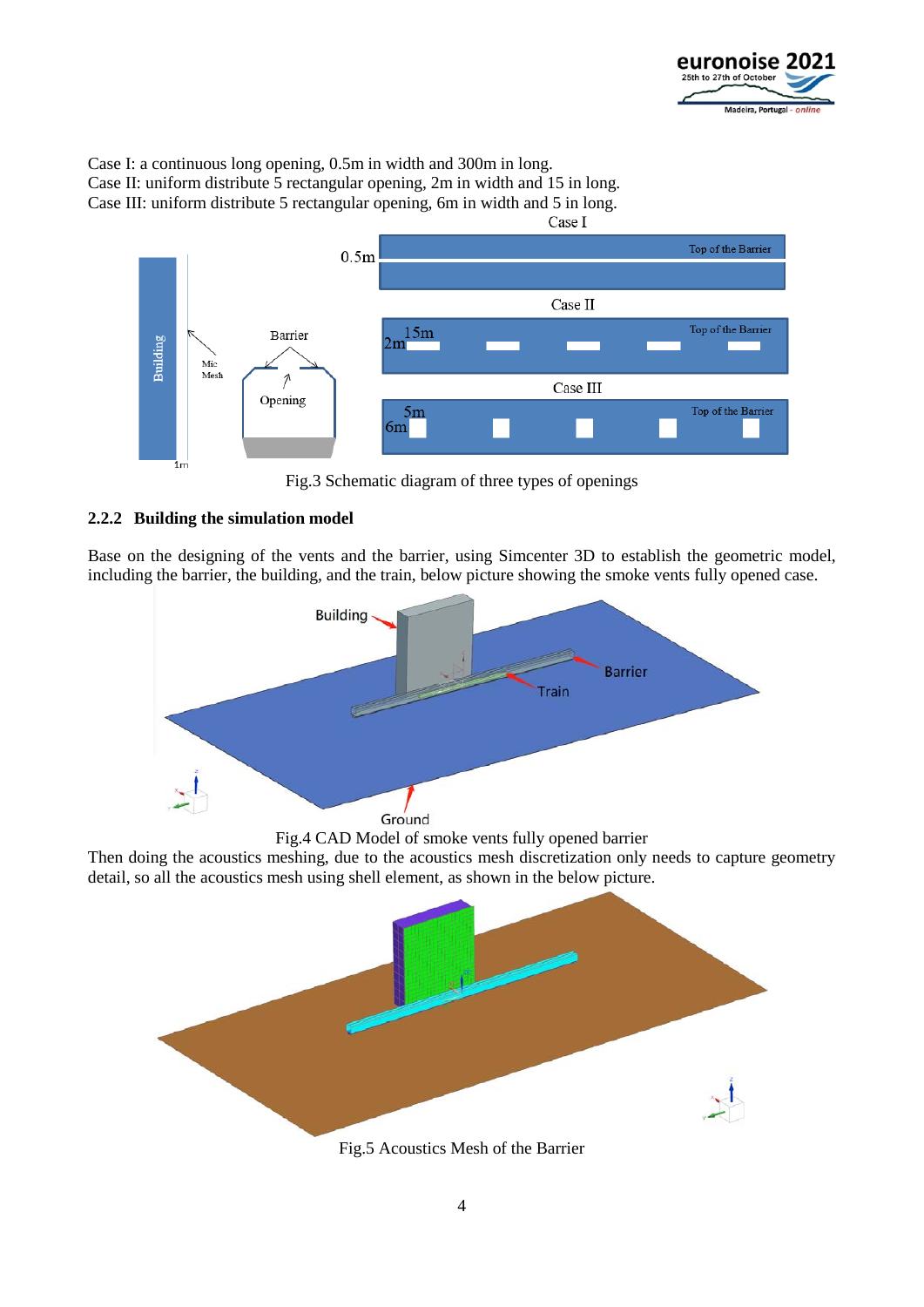

#### **2.2.3 Noise source**

This noise barrier is mainly used to shield noise when the train passing, so the noise source is at the wheelrail position. The following table shows the measurement results of the wheel-rail noise. The measuring point is 2m away from the outer rail.



Fig.6 Sound source parameters

In the bottom of the train, through defining two panel ray sources to simulate the wheel-rail noise, as shown in the below picture.



Fig.7 Panel ray sources

### **2.2.4 Boundary conditions**

The Rays travelling from the bottom of the train and will diffract at the edge of train. Then the rays will reflect at the internal of the barrier, especially will emerge complex surface reflection at the curved surface of the train. So in order to realistically capture the rays at the edge and curved surfaces, so we need define the edge diffraction at the bottom of the train and define smooth surface reflection at the curved surface of the train, as shown in the below picture.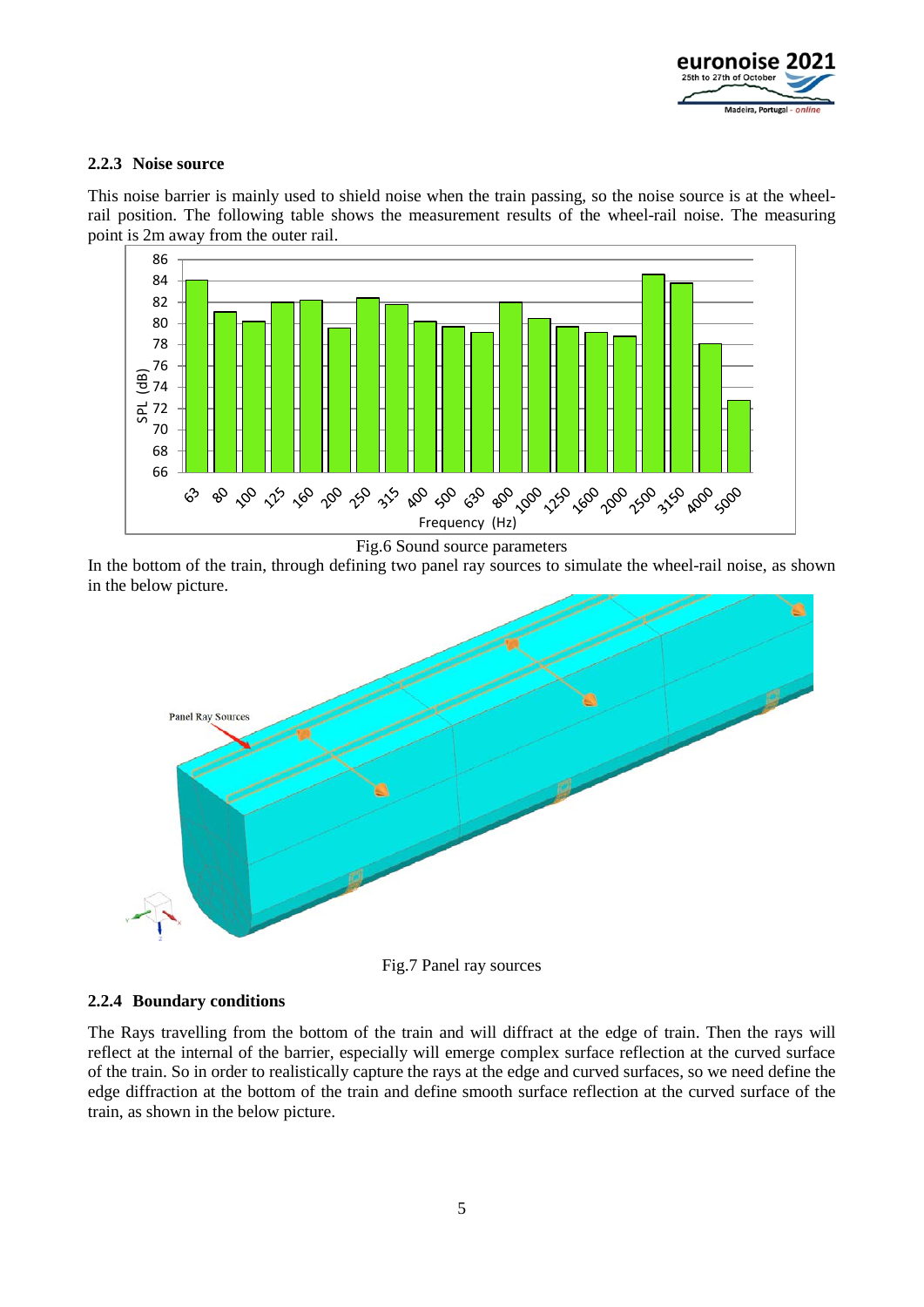



Fig.8 Schematic diagram of train surface and edge setting

When the rays travelling to the opening of the barriers, there will have diffraction phenomenon at the edge of the barrier. Then the acoustics wave will travel forward in the form of creeping waves along the surface of the barriers. And these also have surface reflection at the curved surfaces of the barriers. Then we through define edge diffraction, surface diffraction and smooth surface reflection to capture at the rays travelling along the surface of the barrier.

Simcenter 3D also can simulate the transmission loss of the barrier, through defining panel absorption on the vertical part of the barrier to simulate absorption and shield noise affection.



Fig.9 Schematic diagram of sound barrier surface and edge setting

## **3 Simulation results and analysis**

The predicted results of SPL at 1m of building surface for three types of totally enclosed sound barrier openings are shown in figure 10 to 12.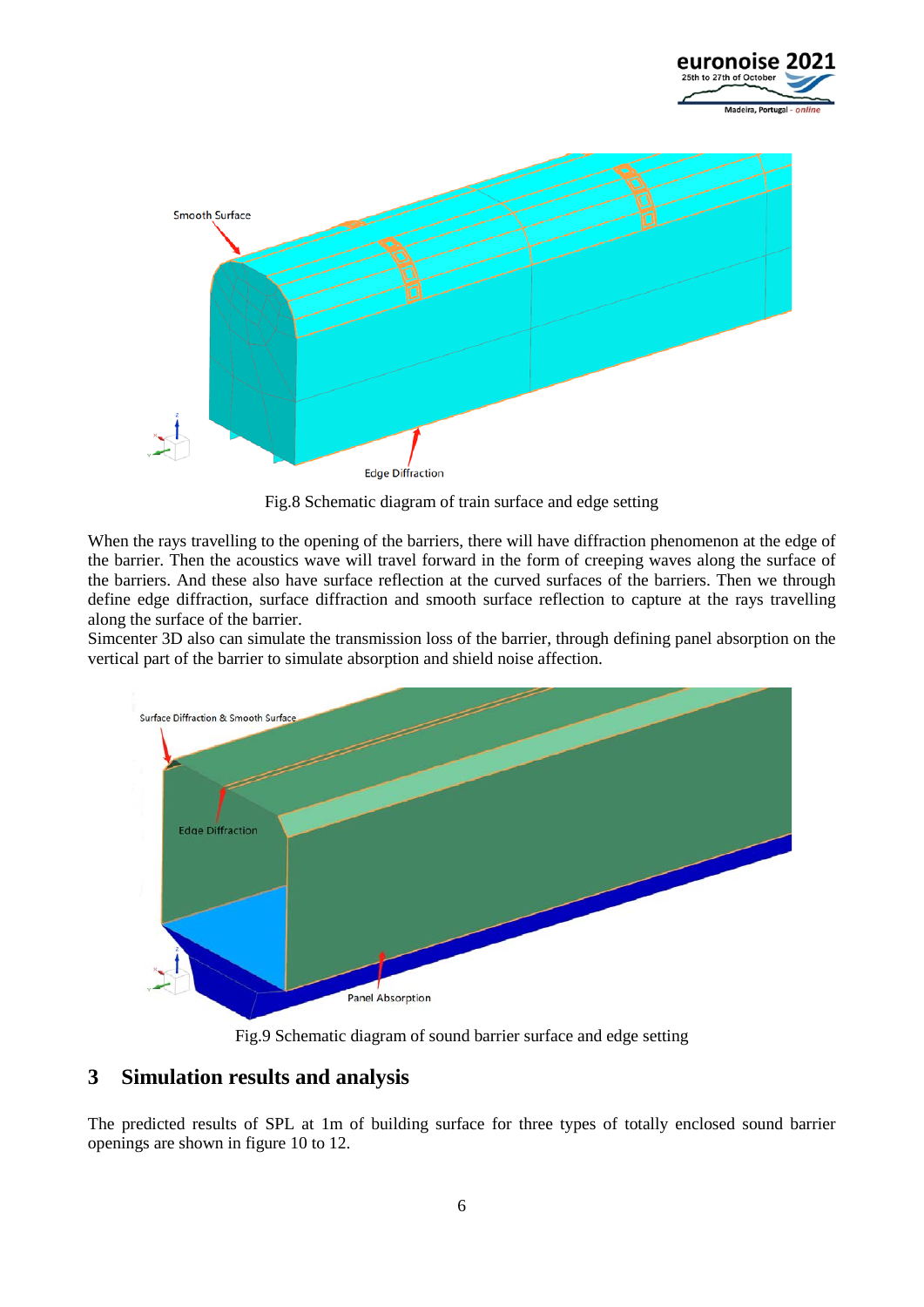







Fig.11 Distribution of total SPL in case II



Fig.12 Distribution of total SPL in case III

From the above prediction results, it can be seen that in case I, the SPL of the high-rise building about 80m above the ground increases significantly, and the SPL of the higher or lower position decreases significantly.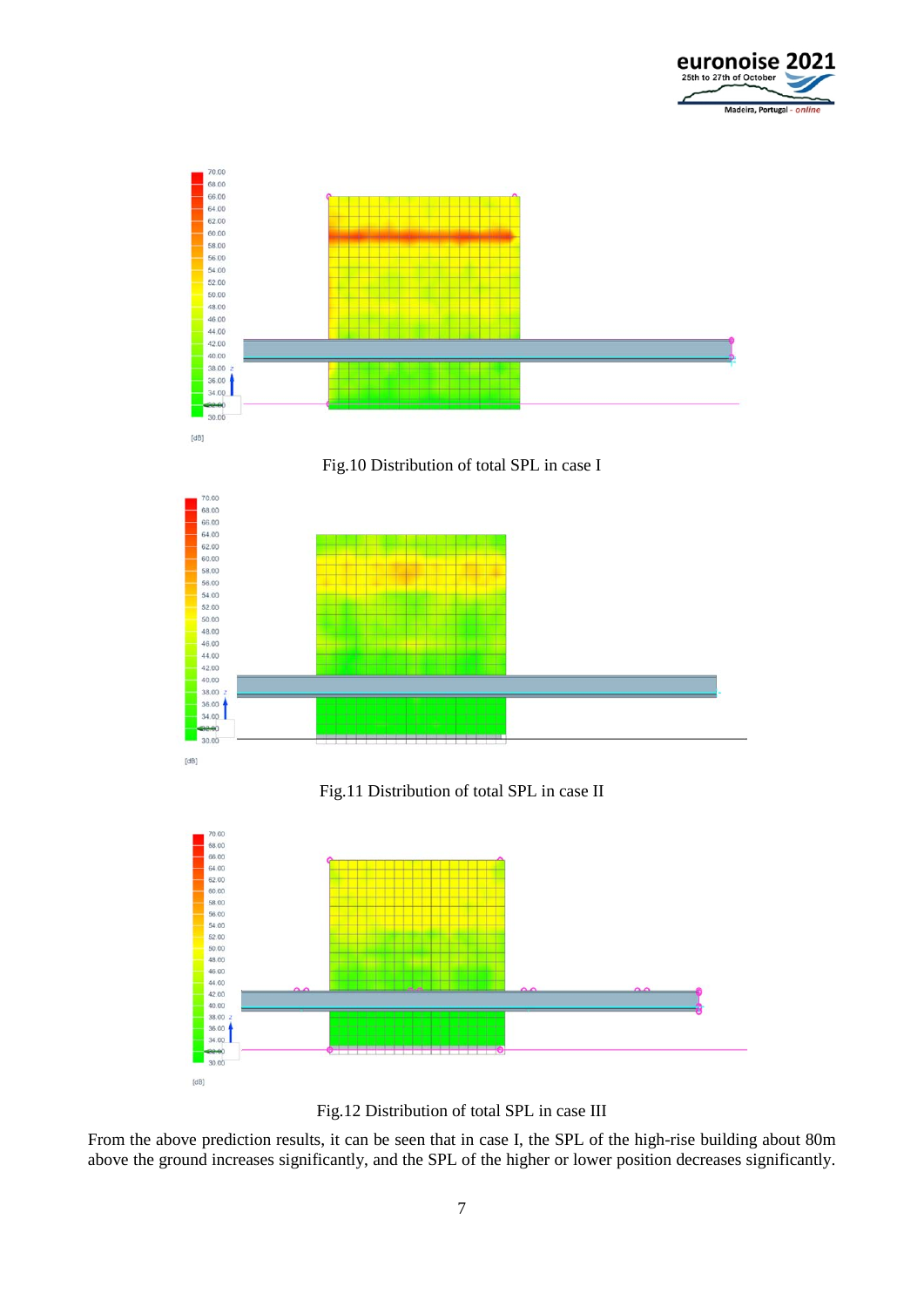

The high SPL area is more concentrated, and the SPL intensity along the track direction is consistent. The maximum SPL is about 65.0 dBA, the SPL decreases gradually in the area below 80m, but the attenuation is not obvious. In case 2, the SPL of the high-rise building about  $70 \sim 90$ m above the ground increases obviously, and the SPL of the higher or lower position decreases obviously. The high SPL area is wider, and the SPL of the opening position is higher along the track direction, and the rest decreases slightly. The maximum SPL is about 58.0 dBA; The SPL is decreased from 70m to 0m, especially in the open area. In case 3, the SPL of the building above 65m from the ground is slightly higher than that of the area below, but there is no obvious high noise area, and the position facing the opening is slightly higher than that of other areas. The maximum SPL is about 54.0 dBA. The SPL is attenuated below 60m, and it is in the low SPL area along the track direction.

In view of the three working conditions, the frequency is also analyzed. The prediction results of 63Hz, 200Hz, 1000Hz, 2500Hz and 5000Hz under three working conditions are extracted respectively from figures 13 to 15. It can be found that under the three conditions, the contribution of 63Hz is the highest, and the noise contribution decreases with the increase of frequency. It is special at 2500Hz, and the SPL is higher than that in the adjacent frequency band.



Fig.13 Multiple frequency prediction results of condition I



Fig.14 Multiple frequency prediction results of case II



Fig.15 Multiple frequency prediction results of case III